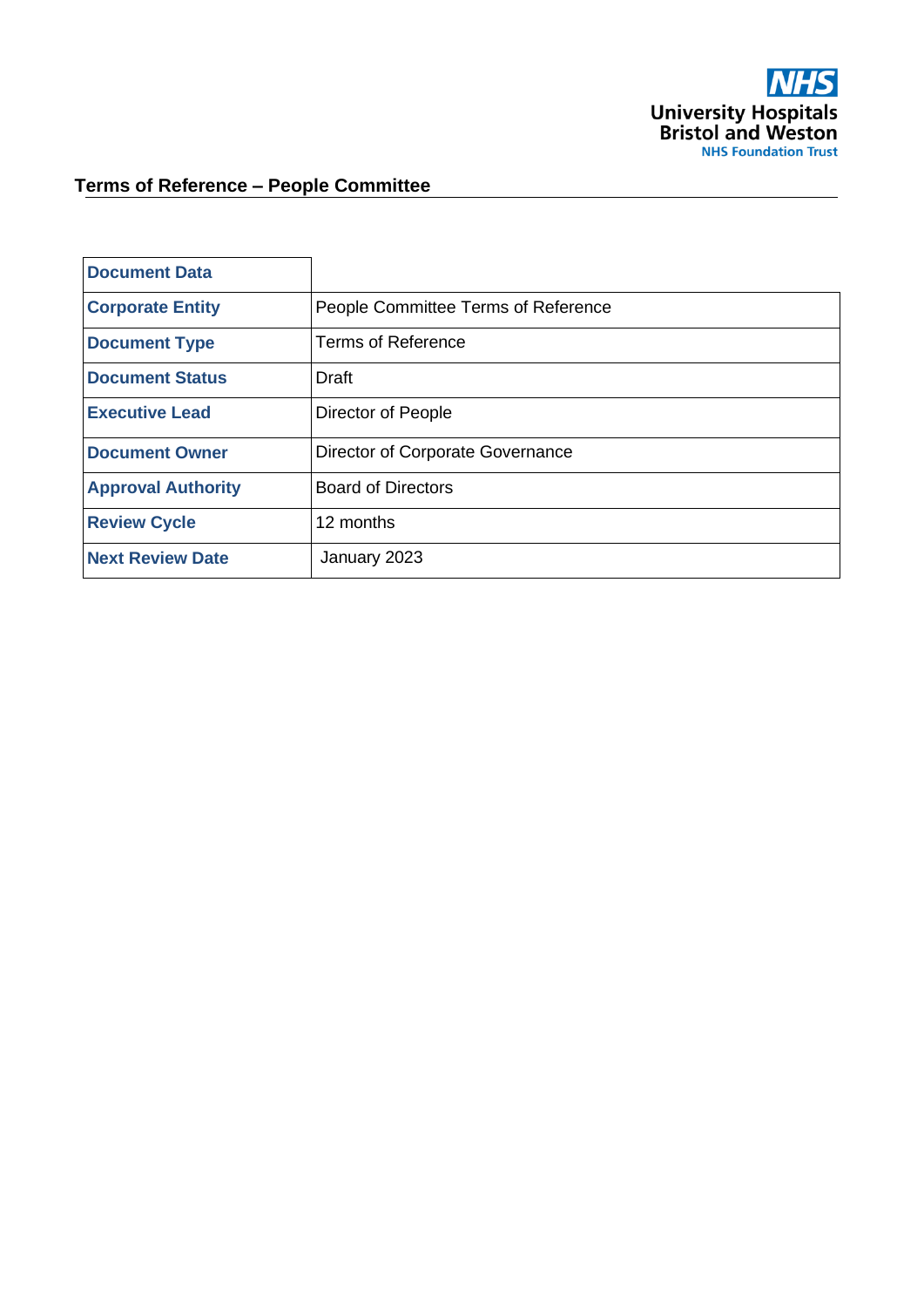| <b>Document Change Control</b> |                                 |                                                                                |                                             |                                                                                                                                                                |  |
|--------------------------------|---------------------------------|--------------------------------------------------------------------------------|---------------------------------------------|----------------------------------------------------------------------------------------------------------------------------------------------------------------|--|
| Date of<br><b>Version</b>      | <b>Version</b><br><b>Number</b> | <b>Lead for Revisions</b>                                                      | Type of<br><b>Revision</b><br>(Major/Minor) | <b>Description of Revisions</b>                                                                                                                                |  |
| 26/06/2018                     |                                 | <b>Trust Secretary</b>                                                         | Major                                       | Initial draft for comment                                                                                                                                      |  |
| 13/07/2018                     | 1.1                             | <b>Trust Secretary</b>                                                         | Minor                                       | Changes following Executive Team<br>discussion                                                                                                                 |  |
| 18/09/2018                     | 1.2                             | <b>Deputy Trust</b><br>Secretary/Membership<br>and Governance<br>Administrator | Minor                                       | Changes to incorporate Non-executive<br>Director feedback                                                                                                      |  |
| 23/10/2018                     | 1.3                             | Deputy Trust<br>Secretary                                                      | Minor                                       | Changes to reflect additional feedback<br>from the Chair and Committee                                                                                         |  |
| 20/11/2018                     | 1.4                             | Deputy Trust<br>Secretary                                                      | Minor                                       | Changes to reflect additional feedback<br>from the Chair and Committee, including<br>stakeholders and Chair's role.                                            |  |
| 17/09/20                       | 1.5                             | <b>Head of Corporate</b><br>Governance                                         | Moderate                                    | New Stakeholder Analysis section added.<br>Updated to reflect bi-monthly meetings<br>and tile change of Trust Secretary to<br>Director of Corporate Governance |  |
| 28/01/22                       | 1.6                             | Head of Corporate<br>Governance                                                | Moderate                                    | Change to Committee membership to<br>include executive directors<br>Increase of Quorum from two to four<br>Addition of NED champion responsibilities           |  |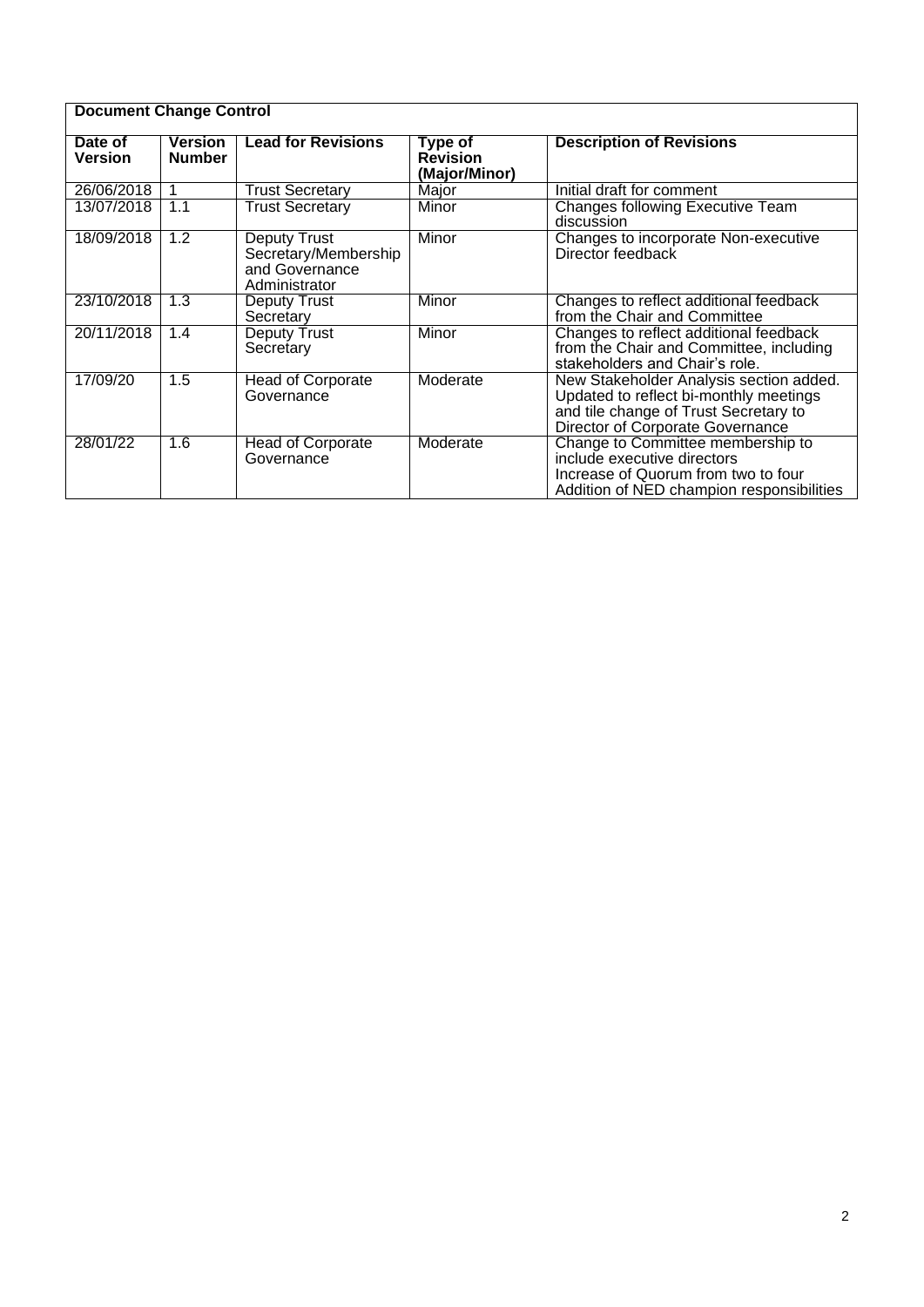# **Contents**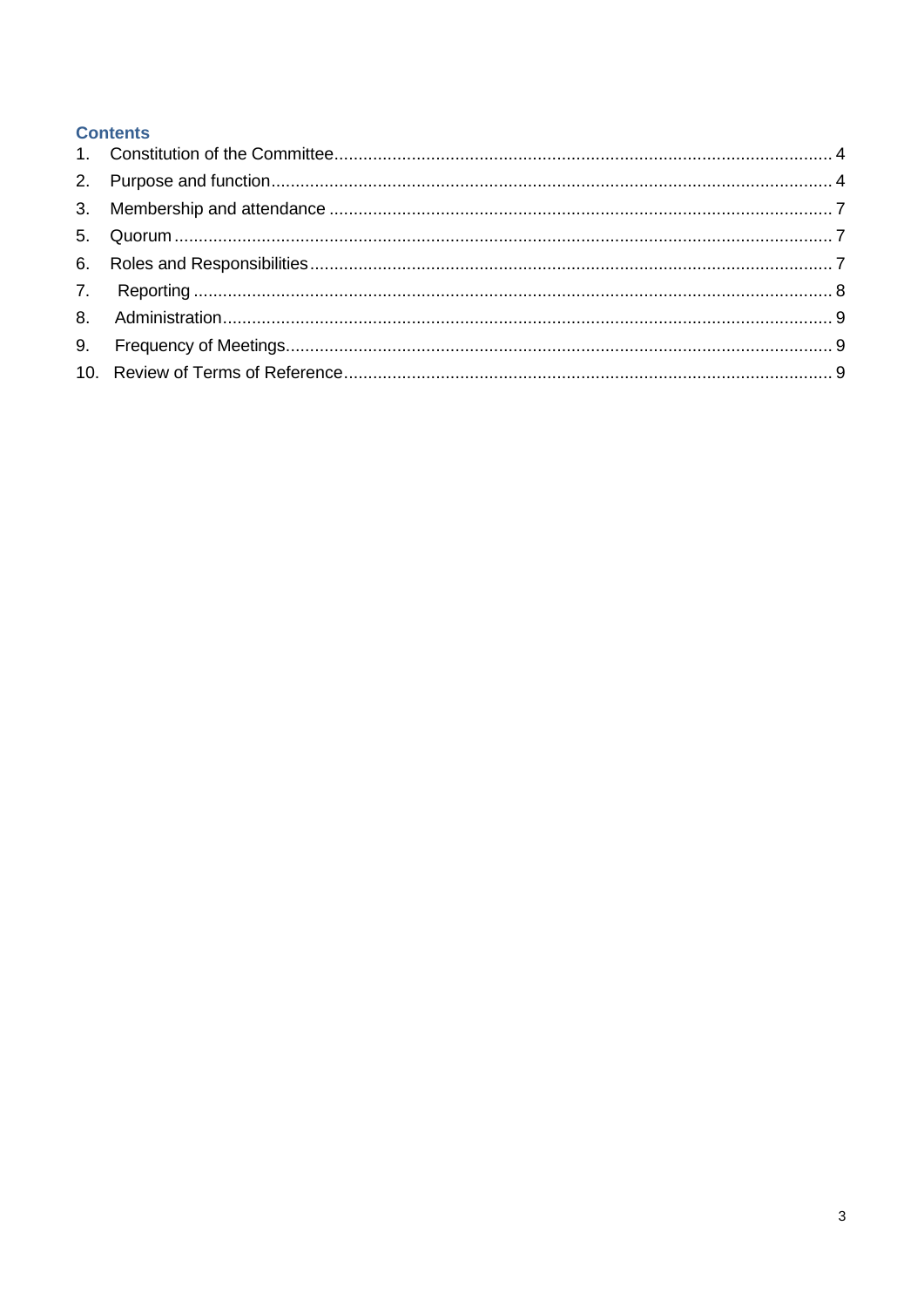#### <span id="page-3-0"></span>**1. Constitution of the Committee**

- 1.1 The People Committee is a non-statutory committee that has been established by the Board of Directors to support the discharge of the Board's strategic priorities and responsibilities relating to its workforce and education.
- 1.2 It is intended to focus primarily on all people working within and educated by the Trust, but also take a broader view that encompasses the wider stakeholder base of the Trust.

#### <span id="page-3-1"></span>**2. Purpose and function**

- 2.1 The purpose of the People Committee is to ensure:
- 2.1.1 That the Trust has a clear understanding of its strategic workforce needs and that plans are in place to deliver these;
- 2.1.2 That the Trust's strategic priorities and performance in the following key areas are identified, implemented and monitored:
	- recruitment, retention, management and development of the Trust's workforce
	- the education strategy of the Trust and its implementation
	- the Trust's obligations under the public sector equality duty
- 2.1.3 That the Board receive assurance that all legislative, regulatory and stakeholder requirements relating to workforce are understood and met;
- 2.1.4 That workforce risks are understood by the Board and that appropriate mitigating actions have been identified and are being implemented.
- 2.1.5 That the Trust is effectively delivering against the strategic objectives set out in the Trust Strategy, and in particular is delivering against the enabling strategy which is relevant to the remit of the Committee (the People Strategy).
- 2.2 The Committee shall discharge this function on behalf of the Board of Directors, working in partnership with the other Board Committees, the Governors, and other key stakeholders by:
- 2.2.1 Supporting the development and monitoring of a strategy to recruit, train and sustain an engaged and effective workforce;
- 2.2.2 Championing workforce and education issues ensuring adequate oversight of all workforce areas by the Board.
- 2.2.3 Monitoring key workforce metrics to ensure that the expected standards are being delivered;
- 2.2.4 Receiving reports to provide assurance around the compliance with legislation and regulations, including where necessary external sources of feedback as well as internal;
- 2.2.5 Considering workforce plans and improvement plans on behalf of the Board; and
- 2.2.6 Liaising where necessary with other Board Committees on cross-committee issues relevant to the purpose of the People Committee.
- 2.2.7 Receive regular reports from the operational Workforce and Organisational Development sub-group of the Senior Leadership Team group (SLT).
- 2.2.8 The Committee shall have the power to commission reports on any topics or issues which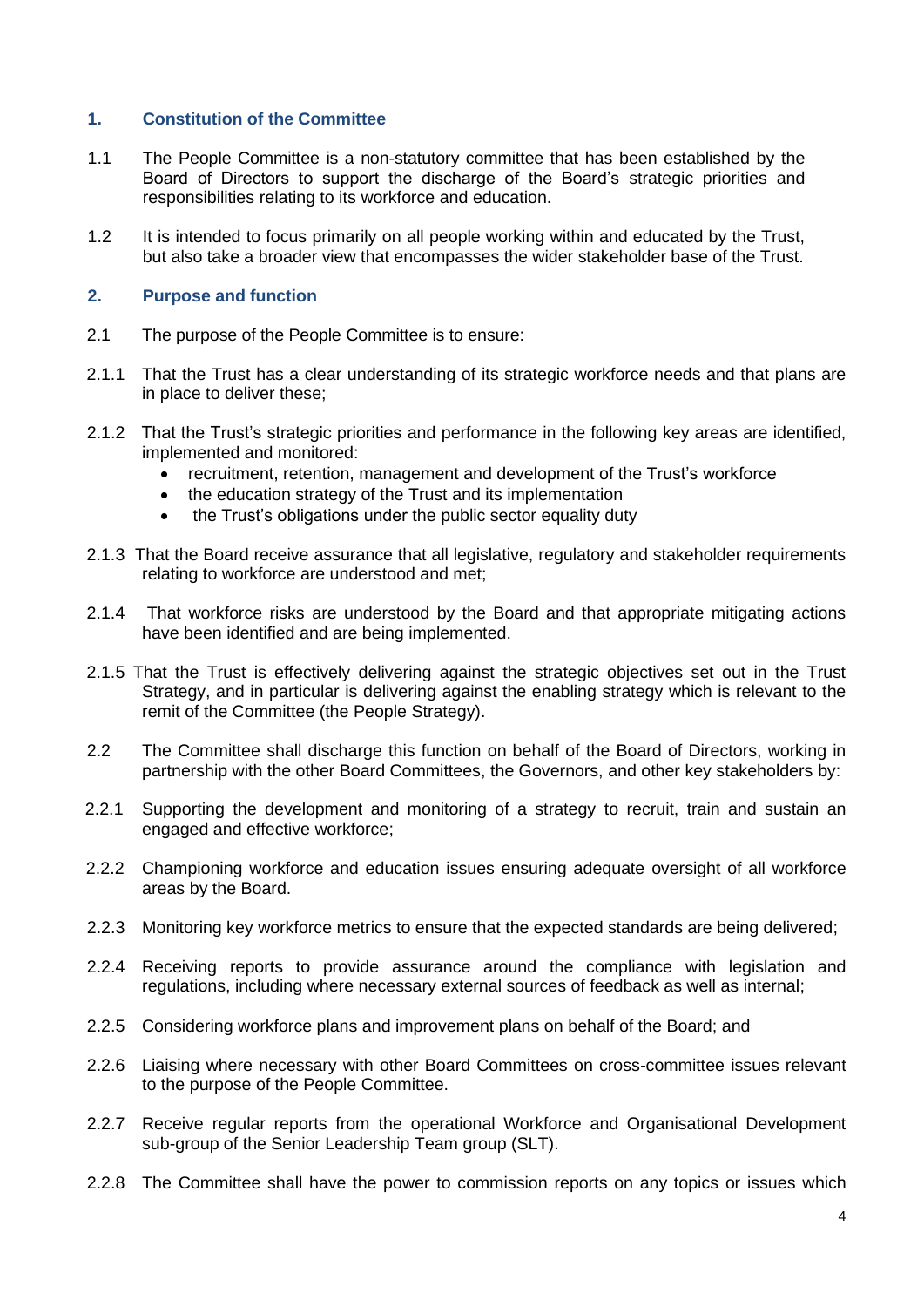are relevant to its remit, as set out in these terms of reference.

## **3. Stakeholder Community**

- 3.1 The Committee's primary responsibility is to the Board of Directors, as detailed above. However, in order to discharge these responsibilities appropriately the Committee must work in close partnership with a number of internal and external Stakeholders. These Stakeholders influence the work of the Committee by:
	- establishing external benchmark standards and requirements
	- providing insights on current and emerging risks
	- providing / receiving assurance on the suitability and efficacy of the Trust's approach.
- 3.2 The Stakeholders of the Committee are identified below:

Internal (accountable to)

- Board of Directors
- Council of Governors
- **Other Board Committees**

#### External

- NHS England and Improvement
- Healthier Together
- Government Equalities Office

## **Stakeholder Analysis**

- 3.3 The Terms of Reference and the responsibilities of the Committee (PC) are critically dependent on an accurate understanding of the Stakeholder community and their associated requirements, especially any deliverables that are required.
- 3.4 The following table provides an analysis of the requirements and dependencies associated with the Committee's Stakeholder Community.
- 3.5 **Requirements for PC** Explains what the Committee is required to do based on the requirements of the stakeholder.
- 3.6 **Inputs into PC** Explains what needs to be provided into the Committee to allow it to fulfil the requirements of the stakeholder.

| <b>Internal Stakeholder Community</b> |                            |                     |                      |                     |                |  |
|---------------------------------------|----------------------------|---------------------|----------------------|---------------------|----------------|--|
|                                       | <b>Requirements for PC</b> |                     | Inputs into PC       |                     | <b>Section</b> |  |
| <b>Stakeholder</b>                    | General                    | Formal              | General              | Formal              | Reference      |  |
|                                       |                            | <b>Deliverables</b> |                      | <b>Deliverables</b> |                |  |
| Board of                              | To advise on               | <b>Chair Report</b> | <b>Approve Terms</b> | <b>None</b>         | 7              |  |
| <b>Directors</b>                      | status, risks,             | (after each         | of Reference         |                     |                |  |
|                                       | opportunities              | meeting)            |                      |                     |                |  |
|                                       | associated                 |                     |                      |                     |                |  |
|                                       | with the key               |                     |                      |                     |                |  |
|                                       | parameters                 |                     |                      |                     |                |  |
|                                       | listed in 2.1              |                     |                      |                     |                |  |
|                                       |                            |                     |                      |                     |                |  |
|                                       | Development                |                     |                      |                     |                |  |
|                                       | and oversight              |                     |                      |                     |                |  |
|                                       | of the People              |                     |                      |                     |                |  |
|                                       | Strategy.                  |                     |                      |                     |                |  |
|                                       |                            |                     |                      |                     |                |  |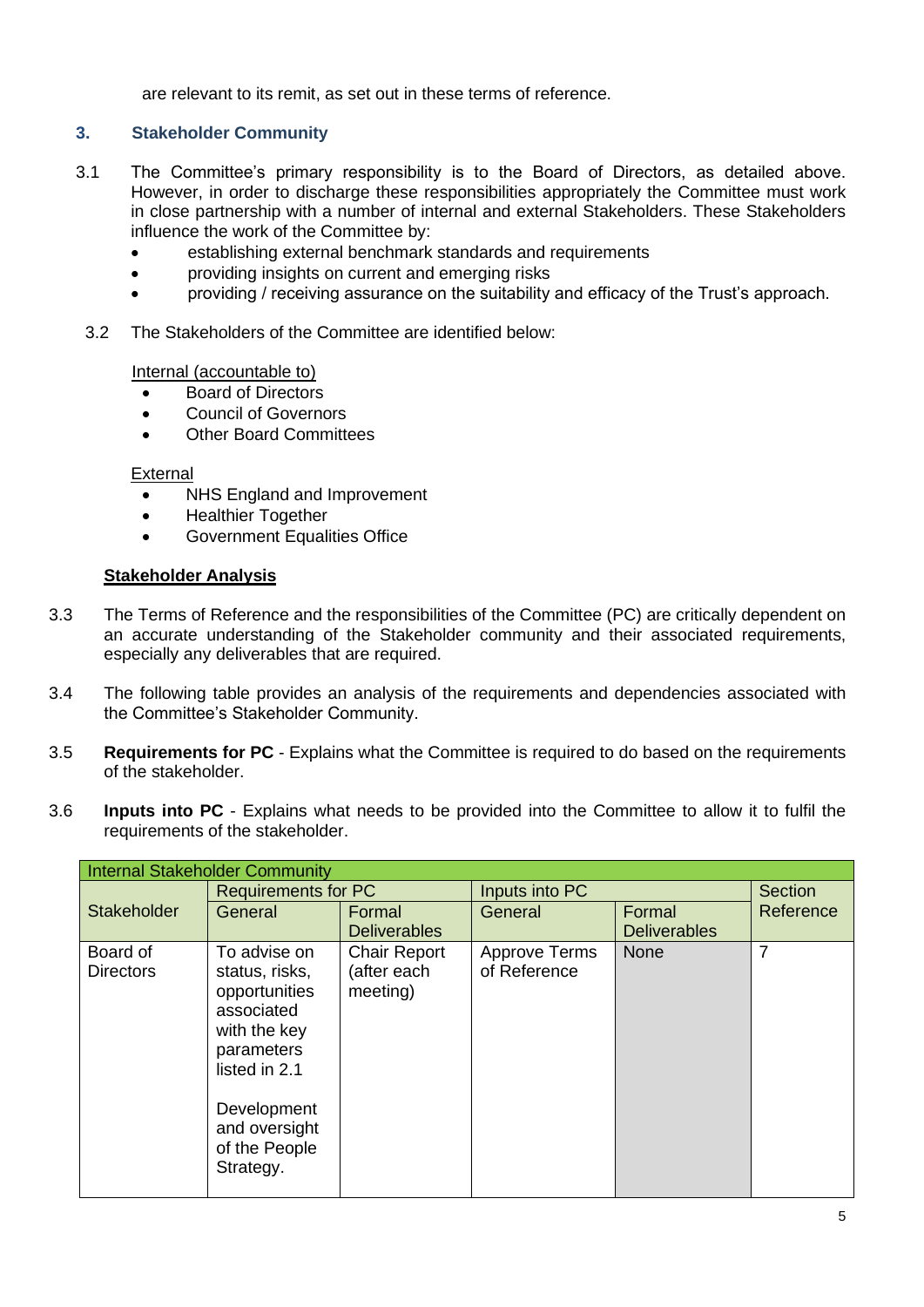| <b>Internal Stakeholder Community</b> |                      |      |                  |             |          |
|---------------------------------------|----------------------|------|------------------|-------------|----------|
| Council of                            | Updates at           | None | <b>None</b>      | <b>None</b> | 8.3, 8.4 |
| Governors                             | Governors            |      |                  |             |          |
|                                       | <b>Quality Focus</b> |      |                  |             |          |
|                                       | Group and            |      |                  |             |          |
|                                       | Council of           |      |                  |             |          |
|                                       | Governors            |      |                  |             |          |
|                                       | meetings             |      |                  |             |          |
| <b>Other Board</b>                    | Liaising with        | None | People related   | <b>None</b> | 2.2.6    |
| Committees                            | other Board          |      | issues raised by |             |          |
|                                       | Committees on        |      | other Board      |             |          |
|                                       | cross-               |      | committees.      |             |          |
|                                       | committee            |      |                  |             |          |
|                                       | issues.              |      |                  |             |          |

| <b>External Stakeholder Community</b>           |                                                                                                                                                       |                                              |         |                               |           |
|-------------------------------------------------|-------------------------------------------------------------------------------------------------------------------------------------------------------|----------------------------------------------|---------|-------------------------------|-----------|
|                                                 |                                                                                                                                                       | Inputs into PC<br><b>Requirements for PC</b> |         | Section                       |           |
| Stakeholder                                     | General                                                                                                                                               | Formal<br><b>Deliverables</b>                | General | Formal<br><b>Deliverables</b> | Reference |
| <b>NHS</b><br>England<br>and<br>Improve<br>ment | Compliance<br>with the<br>requirements<br>of the NHSI/E<br>People Plan<br>Compliance<br>with Violence<br>Prevention and<br>Reduction<br>Standard 2020 | <b>None</b>                                  | None    | <b>None</b>                   | 7.5       |
| <b>Healthier</b><br>Together                    | Participate in<br>the system<br>wide People<br>Strategy                                                                                               | <b>None</b>                                  | None    | None                          | N/A       |
| Governm<br>ent<br>Equalitie<br>s Office         | Compliance<br>with the Trust's<br>obligations<br>under the<br>public sector<br>equality duty                                                          | None                                         | None    | None                          | 2.1.2     |

# **4. Authority**

- 4.1 The People Committee will:
- 4.1.1 Monitor, scrutinise and, where appropriate, investigate any workforce activity considered to be within its terms of reference;
- 4.1.2 Seek such information as it requires to facilitate this monitoring and scrutiny;
- 4.1.3 Obtain whatever advice it requires, including external professional advice if deemed necessary (and as advised by the Trust Secretary) and may require Directors or other officers to attend meetings to provide such advice.
- 4.2 The People Committee is a Non-Executive Committee and has no executive powers.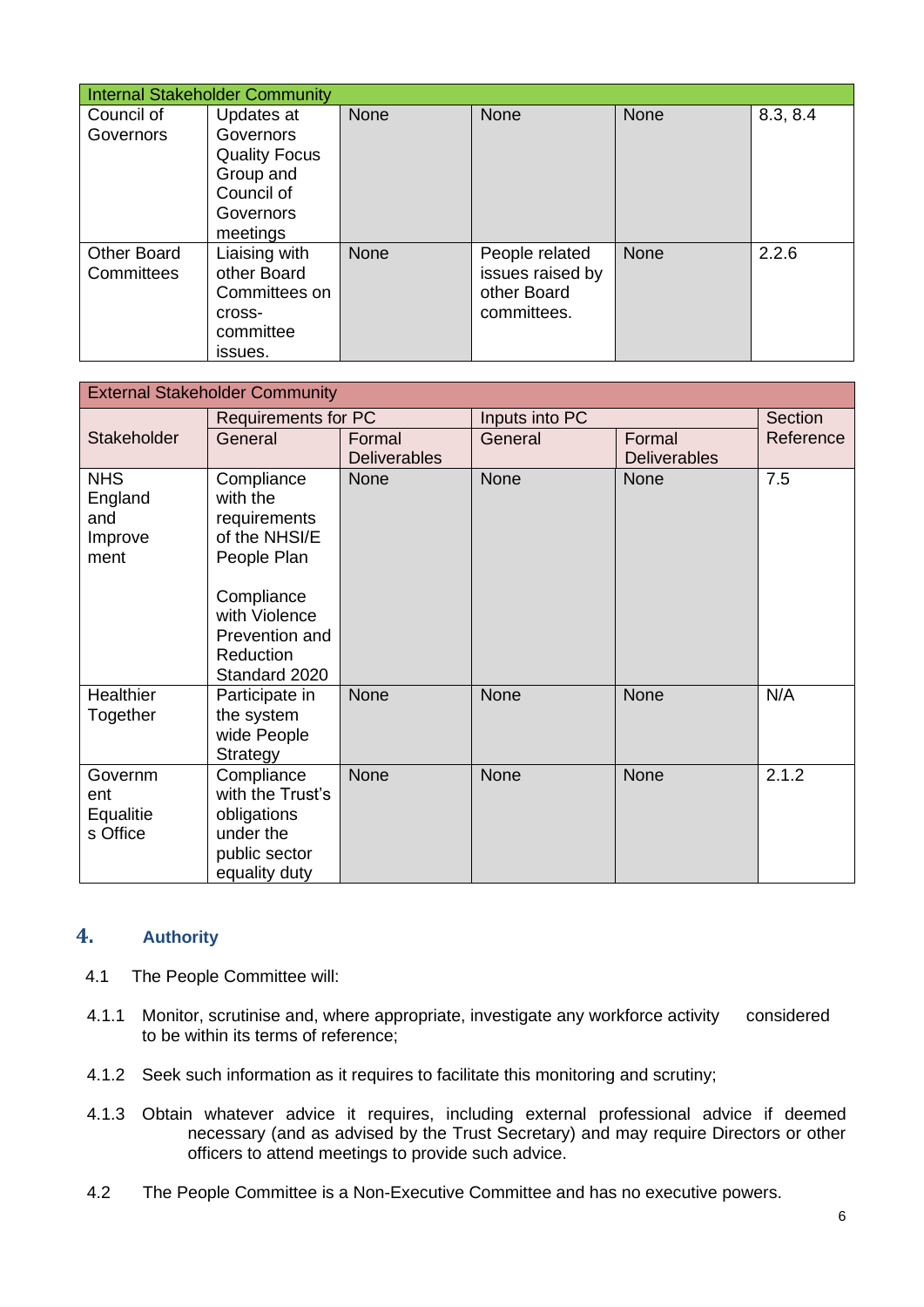4.3 Unless expressly provided for in Trust Standing Orders, Trust Scheme of Delegation or Standing Financial Instructions, the People Committee shall have no further powers or authority to exercise on behalf of the Board of Directors.

## <span id="page-6-0"></span>**5. Membership and attendance**

- 5.1 The People Committee is appointed by the Trust Board of Directors and includes:
	- One Non-Executive Director (who shall be the Committee Chair)
	- **Two further Non-Executive Directors**
	- Director of People
	- Chief Nurse and Midwife
	- Medical Director
	- Director of Finance and Information
	- Director of Strategy and Transformation
- 5.2 Duly nominated deputies may attend in their Director's stead with the permission of the Committee Chair.
- 5.3 The Director of Corporate Governance shall attend from time-to-time to provide advice to the Directors and to facilitate the formal evaluation of the Committee's performance. Other officers shall be required to attend meetings of the Committee from time to time at the invitation of the Chair also.

#### <span id="page-6-1"></span>**6. Quorum**

- 6.1 The quorum necessary for the transaction of business shall be not less than four members, two non-executive directors, and two executive directors from the following individuals: Director of People, Chief Nurse and Midwife, or Medical Director.
- 6.2 Committee members may be represented at meetings of the Committee by a duly nominated delegate on no more than two successive occasions. Nominated delegates must be independent Non-Executive Directors.
- 6.3 A duly convened meeting of the People Committee at which a quorum is present shall be competent to exercise all or any of the authorities, powers and discretions vested in or exercisable as set out in these Terms of Reference.

## <span id="page-6-2"></span>**7. Duties**

The People Committee shall discharge the following duties on behalf of the Board of Directors:

- 7.1 Developing and advising the Board on a workforce strategy taking into account relevant best practice and alignment with strategic objectives for the Trust;
- 7.2 Monitoring, and receiving assurance on, the key areas of the workforce strategy which will include but are not limited to:

## **Culture**

- Engagement
- Reward
- Equality & Diversity
- Bullying & Harassment
- Performance and performance management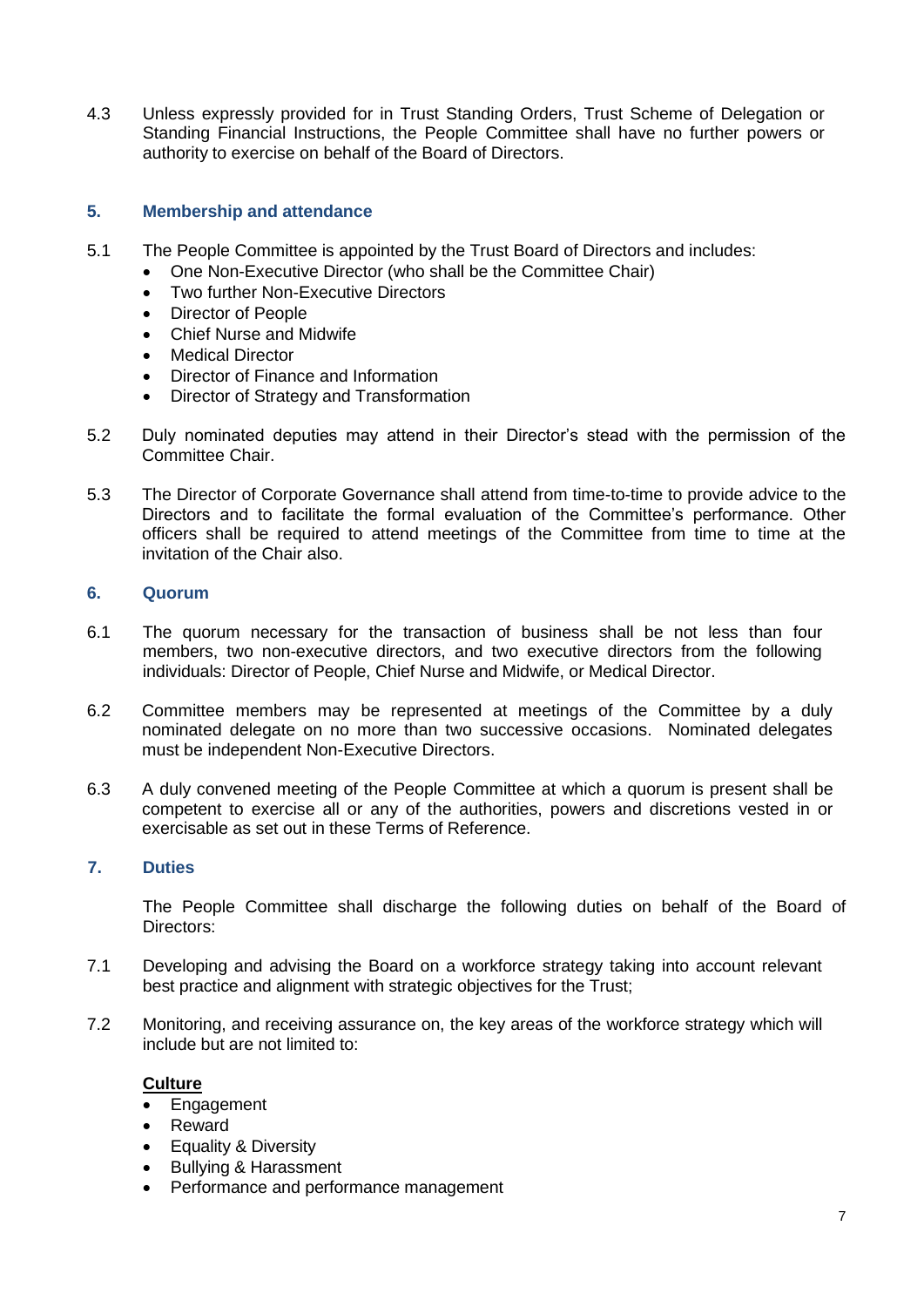- **Wellbeing**
- Freedom to Speak Up
- Health & Safety

## **Capacity**

- Strategic workforce planning
- Recruitment and attraction
- Talent management

## **Capability/ Skills**

- Management and Leadership Development
- Medical and clinical education undergraduate and post graduate
- Apprenticeships
- Essential training

# **Tools and Technology**

System and process performance, including of:

- Manager self-service
- e-rostering
- e-appraisal
- HR web

## **Policies and Processes**

- 7.3 Monitoring an agreed set of HR-related Key Performance Indicators;
- 7.4 Reviewing other workforce and education activity as requested by the Board.

## **Non-Executive Director Champion Roles**

- 7.5 Following the release of NHS England/Improvement's publication entitled *"Enhancing Board Oversight: A New Approach to Non-Executive Director Champion Roles"* in December 2021 the following Non-Executive Director Champion Roles have been aligned with Committee:
	- Security Management Violence and Aggression

The Committee shall collectively undertake the statutory duties of this former role.

# <span id="page-7-0"></span>**8. Reporting and Accountability**

- 8.1 The Chair of the People Committee shall report to the Board of Directors on the activities of the Committee.
- 8.2 The Chair of the People Committee shall make whatever recommendations to the Board deemed by the Committee to be appropriate (on any area within the Committee's remit where disclosure, action or improvement are needed).
- 8.3 The Chair of the People Committee shall liaise with the Chairs of other Board Committees where necessary to ensure that cross-committee issues receive adequate oversight (by, for example, arranging to attend other Committee meetings).
- 8.4 Outside the written reporting mechanism, the Committee Chair should attend the Council of Governors meeting, and be prepared to respond to any questions on the Committee's area of responsibility to provide an additional level of accountability to members.
- 8.5 Outside the formal reporting procedures, the Governors' Quality Focus Group shall be informed by the People Committee via the Chair and Executive Leads, supported by the